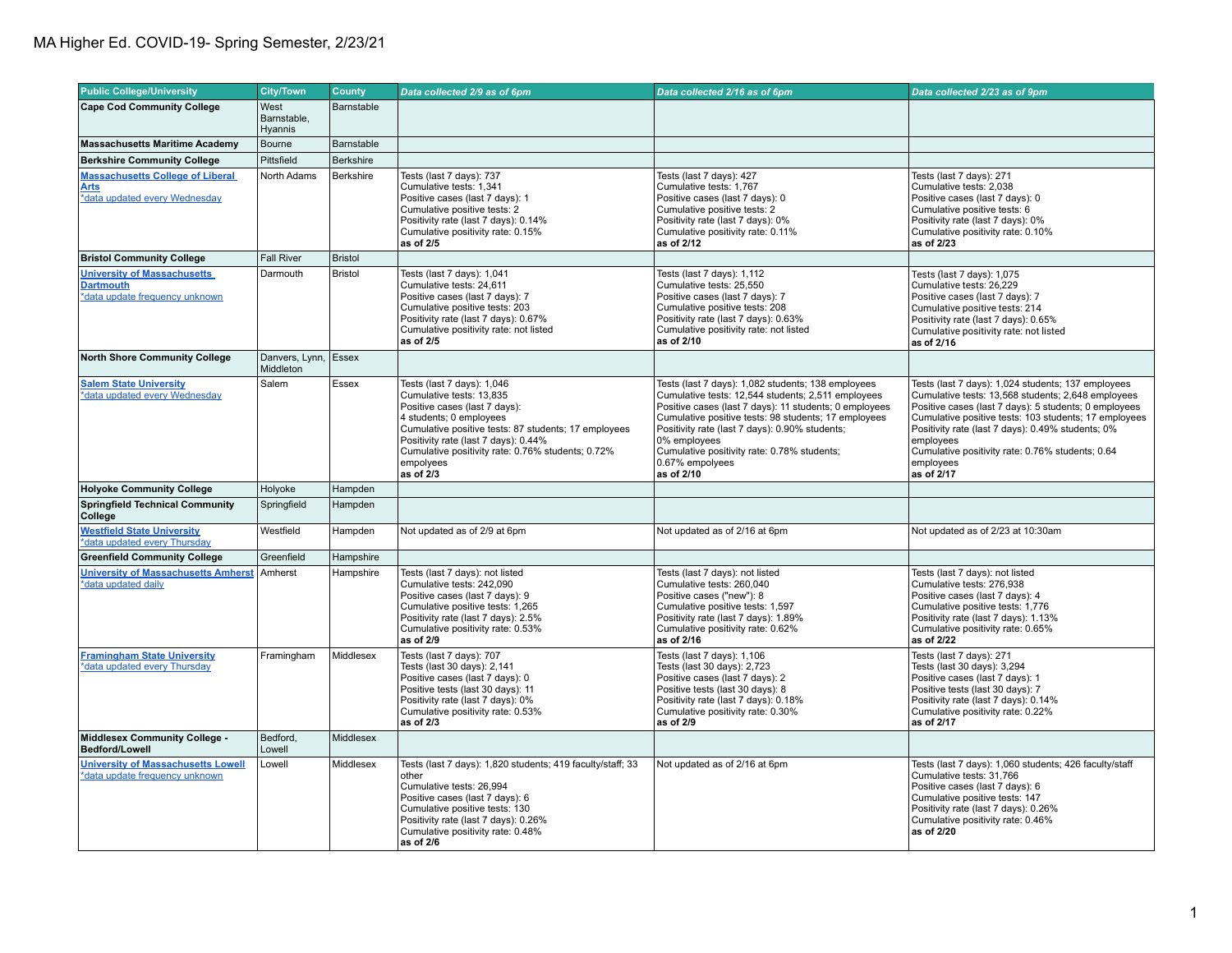| <b>Public College/University</b>                                                              | <b>City/Town</b>                     | <b>County</b> | Data collected 2/9 as of 6pm                                                                                                                                                                                                                                        | Data collected 2/16 as of 6pm                                                                                                                                                                                                                                       | Data collected 2/23 as of 9pm                                                                                                                                                                                                                          |
|-----------------------------------------------------------------------------------------------|--------------------------------------|---------------|---------------------------------------------------------------------------------------------------------------------------------------------------------------------------------------------------------------------------------------------------------------------|---------------------------------------------------------------------------------------------------------------------------------------------------------------------------------------------------------------------------------------------------------------------|--------------------------------------------------------------------------------------------------------------------------------------------------------------------------------------------------------------------------------------------------------|
| <b>Massachusetts Bay Community</b><br>College                                                 | Wellesley,<br>Ashland,<br>Framingham | Norfolk       |                                                                                                                                                                                                                                                                     |                                                                                                                                                                                                                                                                     |                                                                                                                                                                                                                                                        |
| <b>Bridgewater State University</b><br>*data updated every Wednesday                          | Bridgewater                          | Plymouth      | Tests (1/27-2/3): 1,250<br>Cumulative tests: 21.918<br>Positive cases (1/27-2/3): 3 residents; 2 employees; 10<br>commuters<br>Cumulative positive tests: 243<br>Positivity rate (last 14 days): 1.2%<br>Cumulative positivity rate: 1.1%<br>$1/27 - 2/3$           | Tests (2/4-2/10): 1,300<br>Cumulative tests: 23.218<br>Positive cases (2/4-2/10): 9 residents; 1 employees;<br>8 commuters<br>Cumulative positive tests: 261<br>Positivity rate (last 14 days): 1.4%<br>Cumulative positivity rate: 1.1%<br>$2/4 - 2/10$            | Tests (2/11-2/17): 1,232<br>Cumulative tests: 24.450<br>Positive cases (2/11-2/17): 3 residents; 1 employees; 3<br>commuters<br>Cumulative positive tests: 268<br>Positivity rate (last 7 days): 0.6%<br>Cumulative positivity rate: 1.1%<br>2/11-2/17 |
| <b>Massasoit Community College</b>                                                            | Brockton                             | Plymouth      |                                                                                                                                                                                                                                                                     |                                                                                                                                                                                                                                                                     |                                                                                                                                                                                                                                                        |
| <b>Northern Essex Community College</b>                                                       | Haverhill                            | Plymouth      |                                                                                                                                                                                                                                                                     |                                                                                                                                                                                                                                                                     |                                                                                                                                                                                                                                                        |
| <b>Bunker Hill Community College</b>                                                          | Boston                               | Suffolk       |                                                                                                                                                                                                                                                                     |                                                                                                                                                                                                                                                                     |                                                                                                                                                                                                                                                        |
| <b>Massachusetts College of Art</b><br>*data updated every Tuesday                            | Boston                               | Suffolk       | Tests (last 7 days): not listed<br>Cumulative tests: 15,105<br>Positive cases (last 7 days): < 5<br>Cumulative positive tests: 50<br>Positivity rate (last 7 days): not listed<br>Cumulative positivity rate: not listed<br>as of 2/2                               | Tests (last 7 days): not listed<br>Cumulative tests: 16,407<br>Positive cases (last 7 days): < 5<br>Cumulative positive tests: 55<br>Positivity rate (last 7 days): not listed<br>Cumulative positivity rate: not listed<br>as of 2/9                               | Tests adminsiter on 2/16: 214<br>Cumulative tests: 16,786<br>Positive cases (last 7 days): not listed<br>Cumulative positive tests: not listed<br>Positivity rate (last 7 days): not listed<br>Cumulative positivity rate: not listed<br>as of 2/16    |
| <b>Roxbury Community College</b>                                                              | Boston                               | Suffolk       |                                                                                                                                                                                                                                                                     |                                                                                                                                                                                                                                                                     |                                                                                                                                                                                                                                                        |
| <b>University of Massachusetts Boston</b><br>*data update frequency unknown                   | Boston                               | Suffolk       | Tests (last 7 days): 543<br>Cumulative tests: 7,910<br>Positive cases (last 7 days): 7<br>Cumulative positive tests: 95<br>Positivity rate (last 7 days): not listed<br>Cumulative positivity rate: 1.2%<br>as of $2/2$                                             | Tests (last 7 days): 684<br>Cumulative tests: 9,275<br>Positive cases (last 7 days): 3<br>Cumulative positive tests: 102<br>Positivity rate ("current"): 1.1%<br>Cumulative positivity rate: not listed<br>as of 2/16                                               | Tests (last 7 days): 749<br>Cumulative tests: 10,024<br>Positive cases (last 7 days): 9<br>Cumulative positive tests: 111<br>Positivity rate ("current"): 1.1%<br>Cumulative positivity rate: not listed<br>as of 2/22                                 |
| <b>Fitchburg State University</b><br>*data updated every Thursday                             | Fitchburg                            | Worcester     | Tests (last 7 days): 1,127<br>Cumulative tests: 3,133<br>Positive cases (last 7 days): 9<br>Cumulative positive tests: 31<br>Positivity rate (last 7 days): 0.79%<br>Cumulative positivity rate: 0.99%<br>as of 2/5                                                 | Tests (last 7 days): 1,217<br>Cumulative tests: 4,346<br>Positive cases (last 7 days): 3<br>Cumulative positive tests: not listed<br>Positivity rate (last 7 days): 0.25%<br>Cumulative positivity rate: 0.69%<br>as of 2/12                                        | Tests (last 7 days): 1,159<br>Cumulative tests: 5,505<br>Positive cases (last 7 days): 3<br>Cumulative positive tests: not listed<br>Positivity rate (last 7 days): 0.26%<br>Cumulative positivity rate: 0.60%<br>as of 2/19                           |
| <b>Mount Wachusett Community</b><br>College                                                   | Gardner                              | Worcester     |                                                                                                                                                                                                                                                                     |                                                                                                                                                                                                                                                                     |                                                                                                                                                                                                                                                        |
| <b>Quinsigamond Community College</b>                                                         | Worcester                            | Worcester     |                                                                                                                                                                                                                                                                     |                                                                                                                                                                                                                                                                     |                                                                                                                                                                                                                                                        |
| <b>University of Massachusetts Medical</b><br><b>School</b><br>*data update frequency unknown | Worcester                            | Worcester     | Tests (last 7 days): 2,240<br>Cumulative tests: 62,796<br>Positive cases (last 7 days): 5<br>Cumulative positive tests: 140<br>Positivity rate (last 7 days): not listed<br>Cumulative positivity rate: 0.22%<br>as of 2/6                                          | Tests (last 7 days): 2,308<br>Cumulative tests: 65,104<br>Positive cases (last 7 days): 3<br>Cumulative positive tests: 143<br>Positivity rate (last 7 days): not listed<br>Cumulative positivity rate: 0.22%<br>as of 2/13                                         | Tests (last 7 days): 2,066<br>Cumulative tests: 67,170<br>Positive cases (last 7 days): 0<br>Cumulative positive tests: 143<br>Positivity rate (last 7 days): not listed<br>Cumulative positivity rate: 0.21%<br>as of 2/14                            |
| <b>Worcester State University</b><br>*data updated Monday and Thursday                        | Worcester                            | Worcester     | Tests (last 7 days): 1,837<br>Cumulative tests: 3,843<br>Positive cases (last 7 days):<br>12 students; 2 employee<br>Cumulative positive tests:<br>23 students; 3 employees<br>Positivity rate (last 7 days): 0.8%<br>Cumulative positivity rate: 0.7%<br>as of 2/8 | Tests (last 7 days): 1,124<br>Cumulative tests: 4,967<br>Positive cases (last 7 days):<br>5 students; 3 employee<br>Cumulative positive tests:<br>29 students; 7 employees<br>Positivity rate (last 7 days): 0.7%<br>Cumulative positivity rate: 0.7%<br>as of 2/15 | Tests (last 7 days): 1,721<br>Cumulative tests: 6,688<br>Positive cases (last 7 days): 5 students; 1 employee<br>Cumulative positive tests: 42<br>Positivity rate (last 7 days): 0.3%<br>Cumulative positivity rate: 0.6%<br>as of 2/22                |